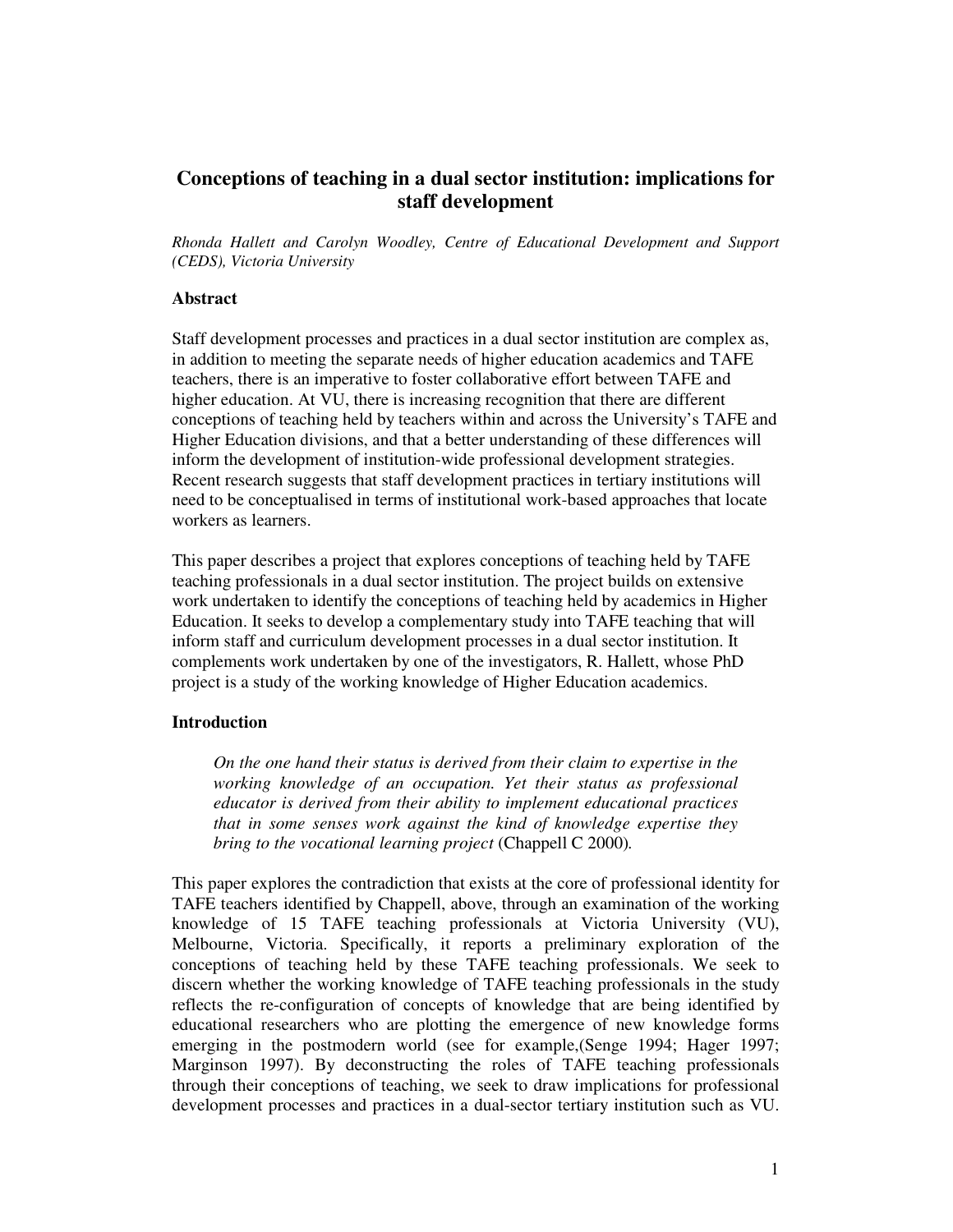We believe that the findings of such research will have impact not only on dual sector institutions, where higher education academics and TAFE teaching professionals are in close proximity, but it also on 'stand alone' institutions in either the higher education or VET sectors because of the increasing pressure on even these institutions to collaborate through the development of articulation and credit transfer arrangements. This paper reports emerging themes from preliminary studies into the working knowledge of the TAFE teaching professionals in this study, compares these to what is known about conceptions of teaching and learning held by higher education academics, and draws some preliminary conclusions about the implications for professional development process and practice.

# **TAFE teaching**

The contradiction in TAFE work identified above emerges as a result of 'new discourses' around vocationalism that have evolved in the wake of growing recognition that work is now defined in terms of 'knowledge' work' (Gee 1996). In this construction, TAFE teachers, as agents of 'new' vocationalism, are positioned along with the VET sector as 'knowledge users' rather than 'knowledge producers' (Kinsman 1992). Higher education, in this construction, 'produces' knowledge while VET 'uses' it (Chappell 2000). Such a construction reflects a binary -in discursive traditions around the new vocationalism, with the VET sector reliant on higher education to produce and, via research, develop knowledge so that it can find ways for the knowledge to be used. In this tradition, discipline knowledge is the basis of the knowledge production process for higher education academics. There is thus a strong emphasis in this tradition on performativity and application for VET professionals with the role defined in terms of work related skills. In this construction, VET teaching is defined by the practitioner's knowledge of the relevant practice area and, particularly, through recent contact with it.

However, this focus on practitioner knowledge is overlayed by an educational discourse that has manifested through progressive mandating? of educational qualifications for TAFE teachers. Since 1974, ' there has been a steady increase in the number of full time teachers in TAFE constructed as both vocational experts and professional teachers and this shift has represented a significant cultural shift in the cultural identify of TAFE' (Chappell 2000). Thus, for example, TAFE teachers at VU, as well as elsewhere in the national system, are required to have a Certificate IV in Assessment and Workplace Training as a minimal requirement. There is also currently pressure for recognition of a Diploma of VET as a minimal teaching requirement for VET teaching professionals. The result is that 'professionalism' for VET teachers is now defined in terms of educational qualifications both in Australia and internationally (Mitchell 2003).

Teaching practice increasingly reflects that paradox that the educational discourse has delivered: vocational knowledge turned into 'teachable' (often classroom-based) knowledge which in many cases is fixed and disciplinary-based. This is at odds with the lifelong learning discourse that positions vocational or working knowledge (of the field of practice) as ever changing and highly 'performative' (Boud & Solomon 2001, Garrick & Rhodes 2000). Teaching practices that revolve around the idea of bringing the 'real world' into the classroom include, for example, site visits, field placements, visiting speakers and simulations of workplaces in various guises, have arisen from the educational discourse overlay. More radical approaches where work *is* the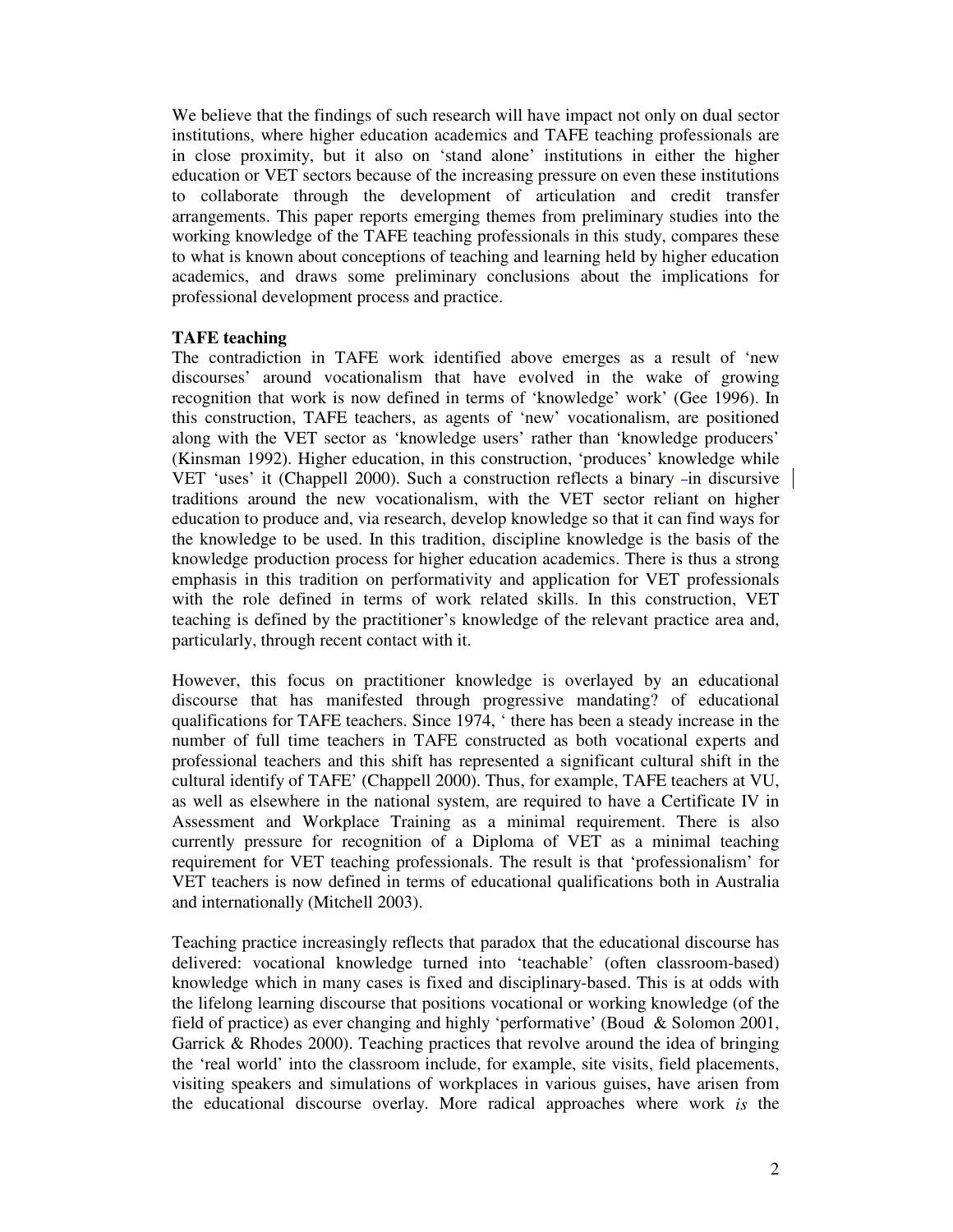curriculum remain in the minority – although there is more evidence of these approaches in the VET sector than any other approach in the Australian context (Boud & Solomon 2000). The challenge for TAFE teachers, then, is to develop educational practices for vocational learning that better integrate currency with notions of performativity and the transience of knowledge forms (Chappell 2000).

It is likely that TAFE teachers at VU will hold conceptions of teaching that reflect the ideas about vocationalism that pre date the influence of the educational discourse, paradoxical positions that reflect the influence of the educational discourse overlay, and notions of performativity that reflect more recent elements of the education discourse in terms of lifelong learning and the transient nature of knowledge. This paper links these ideas to professional development processes and practices that can/should operate within institutions such as VU.

# **Professional development**

Staff development processes and practices in a dual sector institution are complex as, in addition to meeting the separate needs of higher education academics and TAFE teachers, there is an additional imperative to foster collaborative effort between TAFE and higher education (Hallett 2000; Wheelahan 2000). At VU, there is increasing recognition that there are different conceptions of teaching held by teachers within and across the University's TAFE and Higher Education divisions, and that a better understanding of these differences will inform the development of institution-wide professional development strategies.

VET sector approaches to staff development reflect conceptualisation of staff development in terms of organisational learning models both in Australia and internationally (Heikkinen 2003; Mitchell 2003). However, empirical research into student learning in the VET sector, on VET teachers' conceptions of learning and teaching that could underpin these models, is scarce by comparison with the body of research in these areas for Higher Education (Ferris 1994). Preliminary research in this area suggests that there are varying conceptions of what constitutes teaching and learning within VET (Chappell C 2000) – especially in how Competency Based Training (CBT) is conceptualised by TAFE and non TAFE teachers (Lowrie, Smith et al. 1999). We could find nothing recent, however, that examines the conceptions of TAFE teachers and none that examines the conceptions of TAFE teachers in a dual sector institution. Current investigations into the suitability of professional development models in the VET sector are conceptualised as 'stand alone' – or specific to the VET sector overall. They do not consider the challenges that arise in dual sector institutions for meeting the professional development needs of TAFE and Higher Education staff who are often working together.

Higher Education staff development processes and practices are informed by empirical research into student learning (Samuelowicz 1992; Ramsden and Griffith Institute for Higher Education. 1994; Trigwell 1996 (b); Putnam 1998; Trigwell 1998), and, more recently, academics' understandings of teaching (Martin 1991; Samuelowicz 1992; Prosser 1994; Ramsden and Griffith Institute for Higher Education. 1994; Feldman 1995; Prosser M. 1998; Putnam 1998). This empirical research largely comprises phenomenographic studies that seek to uncover conceptions held by learners – in this case, higher education academics learning about how students learn. In these studies, conceptions of teaching are linked to conceptions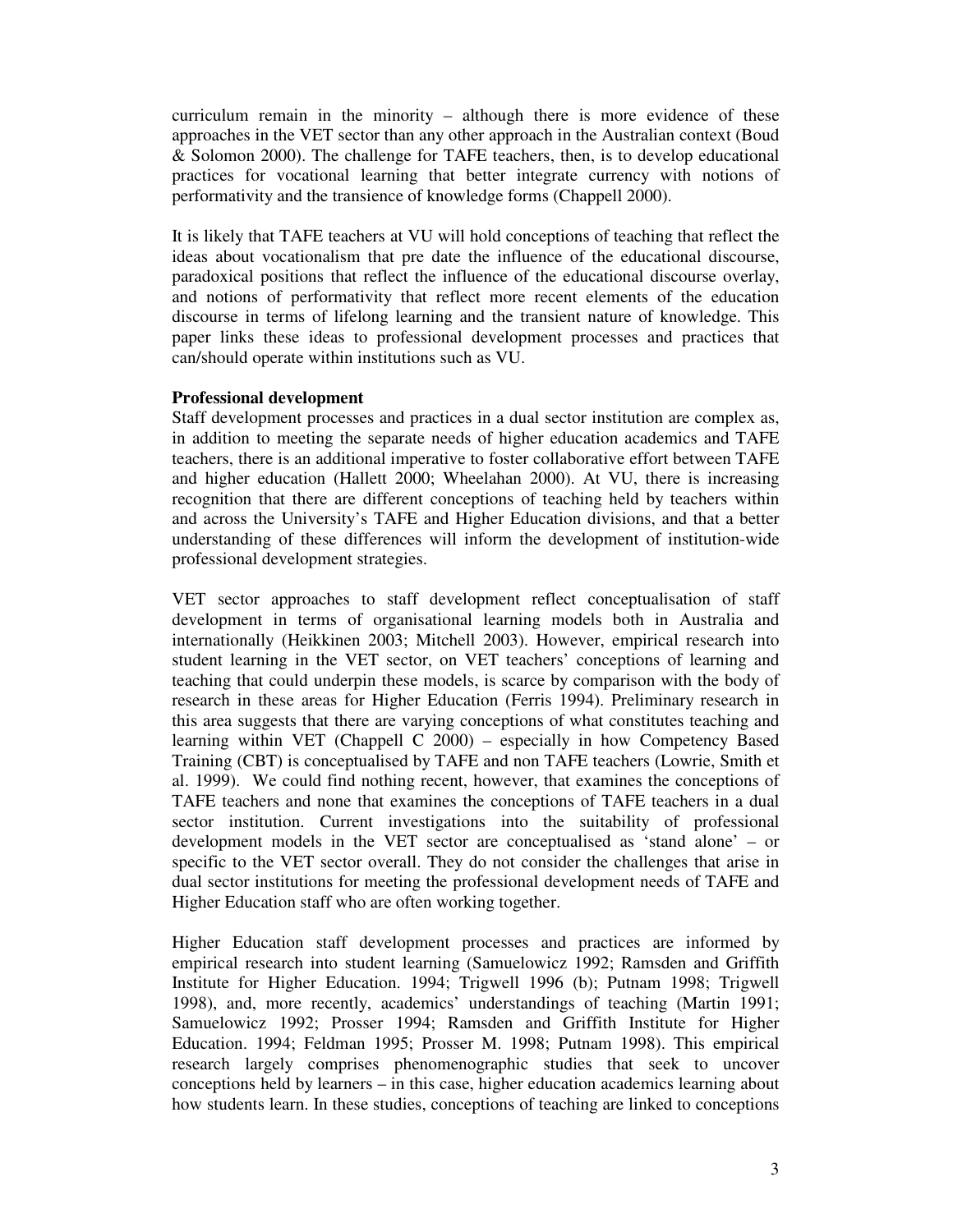of learning and, from these, assumptions about how teachers can be encouraged to develop their skills are developed. In summary, this research has established that teachers hold qualitatively different conceptions of teaching and learning and therefore approach their teaching in qualitatively different ways.

Approaches to staff development in higher education have moved away from 'technicist' models - where there is an emphasis on centrally delivered activities towards models that adopt organisational learning methodologies (Schön 1987; Duke 1992; Brew 1995; Brookfield 1995; Cranton 1996; Nicholls 2000; Martin 2001) largely as a result of these studies.

This current paper reports the preliminary findings of a phenomenographic study into TAFE teachers' understandings of teaching.

#### **The study**

The study has taken, as a starting point, five conceptions of teaching held by higher education academics described by Martin, Prosser, Trigwell, Leukenhausen and Ramsden (2001). These conceptions were derived through analysis of qualitative data using the phenomenographic method. In this method, transcriptions are analysed so that decontextualised categories of description of a particular phenomena are developed. In this way, the experiences of a particular phenomenon are considered for analysis (Booth & Marton 1997). According to Martin *et al*, higher education academics' conceptions of teaching fall into five categories of description:

**Conception A:** Teacher focused, teacher activity with the intention of transferring information to the students.

*The approach is one in which the teacher adopts a teacher-focused strategy with the intention of transmitting information about the discipline. It is presumed that students do not need to be active in the teaching/learning process. The focus of student activity is on demonstrating discipline-based facts.*

**Conception B:** Teacher focused, student activity with the intention of transferring information to students.

*The approach is one in which the teacher adopts a teacher-focused strategy with the intention of transferring information to students. It is presumed that students do need to be active in the teaching/learning process, but the focus of the activity is on building students' understanding of the subject matter through working within the predetermined framework structures and introducing student activity around these structures.*

**Conception C:** Teacher focused, student activity with the intention of students acquiring concepts of the discipline.

*This approach is one in which the teacher adopts a teacher focused strategy with the intention of helping students to acquire the concepts of the syllabus. The focus of the activity is on building students understanding of the subject mater through working within the pre determined framework structures and introducing student activity around these structures.*

**Conception D:** Student focused, student activity with the intention of students developing their own conceptions.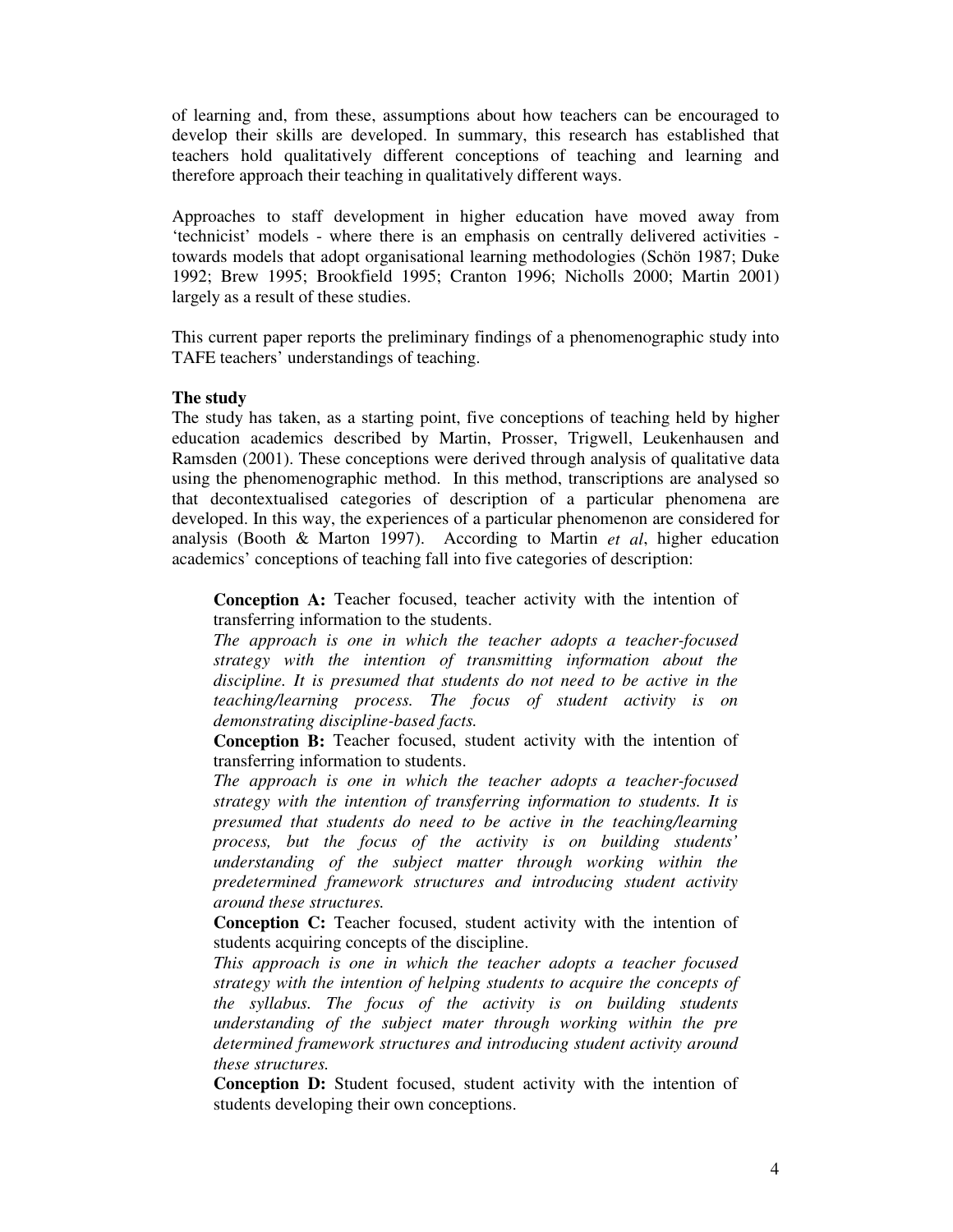*This approach is one in which the teacher adopts a student focused strategy with the intention of assisting students to develop their own conceptions of the subject matter. The focus of the student activity is on elaborating and extending students' understanding of the subject matter by employing discipline frameworks of concepts in tasks in which the framework is seen as a resource.*

**Conception E:** Student focused, student activity with the intention of students changing their conceptions.

*This approach is one in which the teacher adopts a student focused strategy with the intention of helping students to change their conceptions of the phenomena they are investigating. The focus of student activity is on students restructuring their current worldview by interacting with subject material in a way that challenges their currently held conceptions so that they restructure and change these conceptions (Martin et al 2001, p. 20).*

The structural relationships between the categories can be summarised as:

**Information transfer:** Conceptions A & B

**Concept acquisition:** Conception C

**Conceptual development:** Conception D

**Conceptual change:** Conception E

The first two categories (*information transfer* and *concept acquisition*), represent *teacher focused* approaches to teaching and learning, while the last two represent *student focused* approaches.

These categories, above, are similar to ones emerging from a parallel study into academic's conceptions of teaching that is also being conducted at VU. It is clear from preliminary work done in that study that higher education academics are interested in the connection between teaching and research and the 'administrative' aspects of the academic role, and that these inter connections create tensions between components of work for higher education academics at VU.

# **Preliminary Findings**

A phenomenographical analysis of 5 transcriptions of TAFE teachers' views about teaching and learning has yielded some preliminary categories of description. These categories of description are:

**Conception A:** Teacher directed activity, vocational issues narrowly defined

*This approach is one where the teacher adopts a 'technicist' approach to what is to be learned. The focus is on identifying learning outcomes in terms of competencies and teaching them according to the prescriptions of the Training Packages. It is a lock step process. Discipline knowledge is utilised where and when specified, but its connection to the field of practice is not explicit or sophisticated.*

**Conception B:** Teacher focused, but awareness of demands beyond narrow vocationalism especially those related to disciplinary knowledge.

*In this approach, the teacher sees their role in terms of application of Training Packages or prescribed curricula. This is different from above as teachers see the process as involving the teaching of discipline- based knowledge that is taught in the*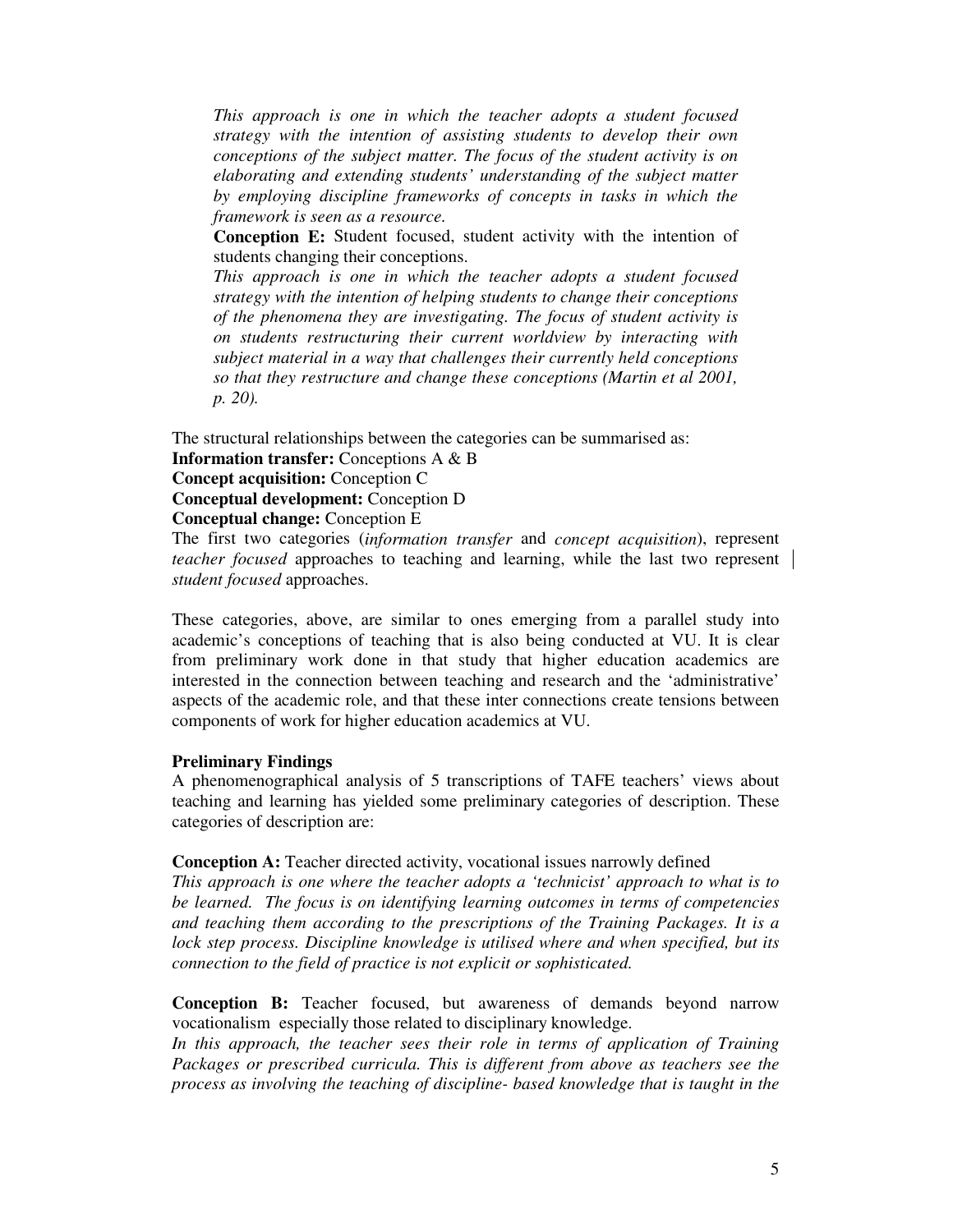*classroom as the primary means of achieving learning outcomes. There is a focus on classroom management issues as a major element of teaching practice.*

**Conception C:** Teacher focused, integration of discipline knowledge (theory) with field of practice (practice) seen as important.

*This approach is one where the teacher sees the complexity of the teaching task in terms of the student's present and future needs. Teaching involves struggling to get students to see the value of the learning process. This is different from the above as* there is a focus on trying to get students to see that what they will learn now will be of *value in the future. Discipline knowledge is seen as important as knowledge of the target field of practice. Teachers recognise that classroom management and discipline issues arise because students don't see the relevance of the present to the future.*

**Conception D:** Student focused, awareness of field of practice driving teaching process, discipline knowledge supports this.

*In this approach, the teacher tries to utilise their own experiences or the experiences of others in the target field of practice. This is different from the above, because teachers attempt to interpret the field of practice in the classroom through engaging a range of practices that bring in the 'real world'. The teacher tailors underpinning knowledge where possible (given time demands/skills, etc).*

**Conception E:** Student focused, experiential learning drives process, with integration of discipline knowledge.

*In this approach, teaching is about integrating theory and practice with conscious efforts to make discipline based knowledge 'relevant' to the area of practice. There is a greater reliance on experience in the field of practice than on discipline-based knowledge. Where discipline based knowledge is used, it is consciously and routinely adapted for instructional purposes.*

The structural relationships that arise from this preliminary analysis are summarised as such:

**Vocationalism as practice with minimal theory:** Conceptions A & B **Vocationalism as practice with theoretical focus:** Conception C **Vocationalism as practice focused, with theoretical integration:** Conception D **Vocationalism as integrated theory and practice:** Conception E

These preliminary findings suggest that there is a strong relationship for TAFE teachers between the field of practice that acts as a frame of reference for teaching and discipline knowledge that complements the practice area.

#### **Conclusion**

Although this is a preliminary study, its findings suggest that the professional development needs of TAFE teaching professionals focus on the connection between the field of practice area and the discipline/subject areas that constitute 'underpinning knowledge'.

Professional development strategies will need to focus on the development of conceptual frameworks that make sense to TAFE teachers.

We anticipate that the five conceptions identified will be 'tested' in light of data to be gathered from another ten interviews planned for this study.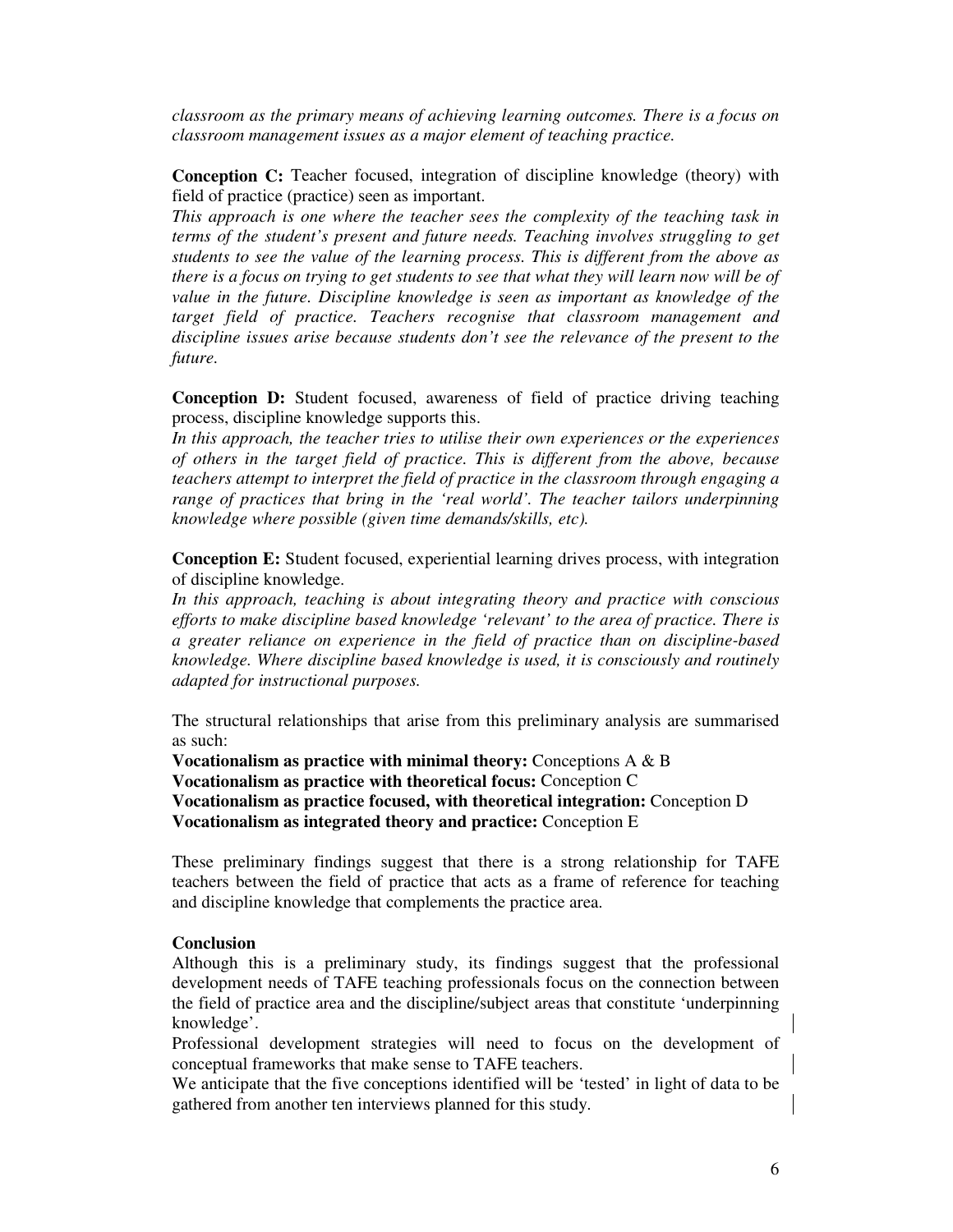#### **References**

Boud D& Solomon, N. (2001). Future Directions for Work-based Learning: Reconfiguring Higher Education. Work-based learning: A new higher education? . Boud D& Solomon. Buckingham, Open University Press.

Booth, S & Marton, F, (1997), Learning and Awareness, Lawrence Eribaum Ass. Inc. New Jersey.

Brew, A. (1995). Directions in staff development. Buckingham [England] ; Bristol, PA, USA, Society for Research into Higher Education & Open University Press.

Brookfield, S. (1995). Becoming a critically reflective teacher. San Francisco, Jossey-Bass.

Chappell C, F. L., Scheeres H & Solomon N (2000). The Organization of Identity: Four Cases. Working Knowledge: The New Vocationalism in Higher Education. C. M. J. Symes. Buckingham, Open University Press.

Cranton, P. (1996). Professional development as transformative learning : new perspectives for teachers of adults. San Francisco, Jossey-Bass Publishers.

Duke, C. (1992). The learning university : towards a new paradigm? Buckingham [England] ; Philadelphia, Society for Research into Higher Education & Open University Press.

Elaine Martin, M. P., Keith Trigwell, Gillian Lueckenhausen, Paul Ramsden (2001). "Academics'Understanding of their Subject Matter and the Relationship of this to their Teaching."

Feldman, M. S. (1995). Strategies for interpreting qualitative data. Thousand Oaks, Sage Publications.

Ferris, J, (1994). Searching for conceptions of quality in student learning in TAFE. Phenomenography -philosophy and practice, Brisbane Australia.

Garrick, J. and C. Rhodes (2000). Research and knowledge at work : perspectives, case-studies and innovative strategies. London ; New York, Routledge.

Gee, JP et al, (1996) The New Work Order Behind the Language of the New Capitolism, Allen & Unwin, Sydney.

Hager, P. and National Centre for Vocational Education Research (Australia) (1997). Learning in the workplace. Leabrook, SA., Ncver.

Hallett, R. (2000). Staff development processes and practices in a dual sector institution, Canberra, NCVER.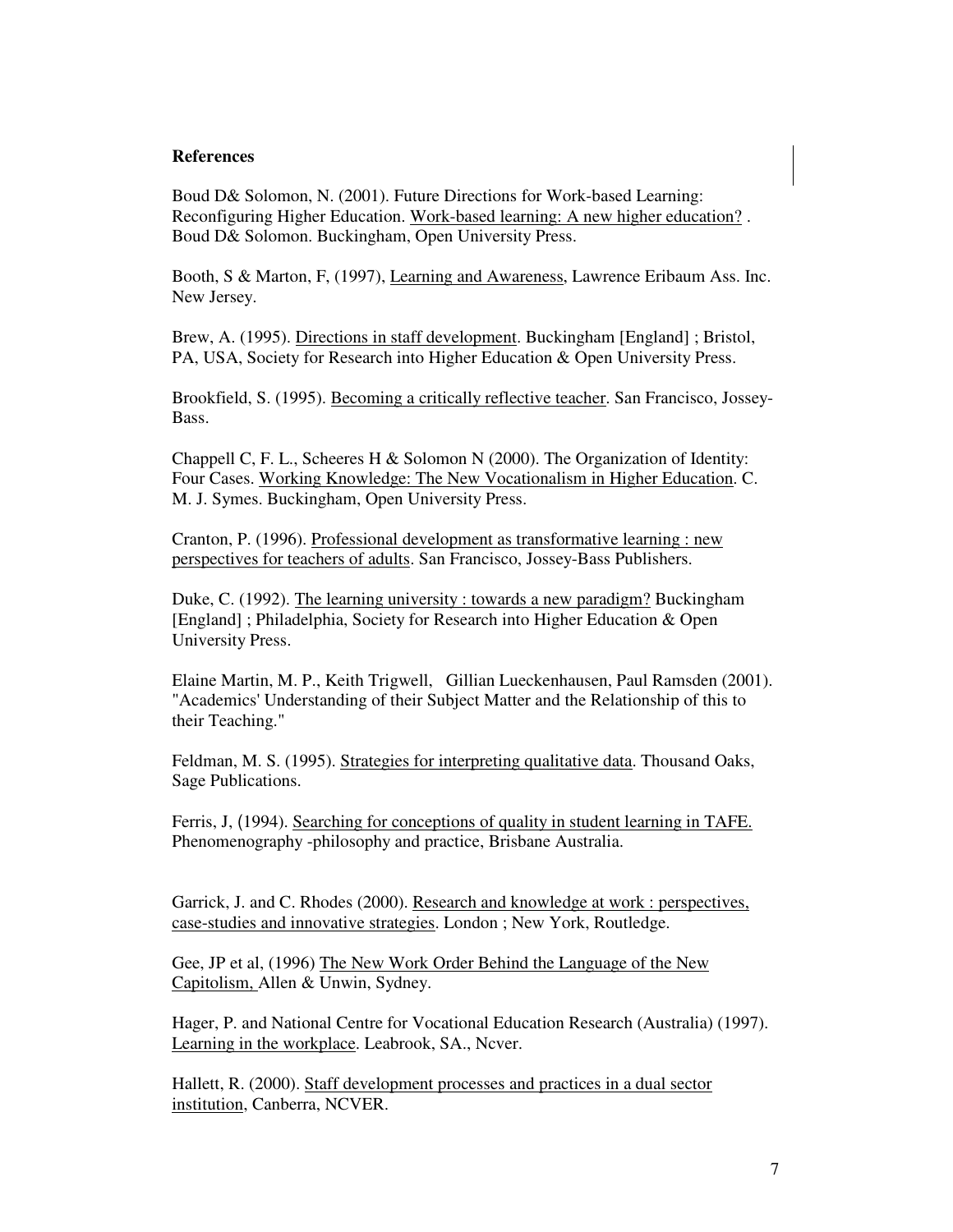Heikkinen, A. (2003). CHANGES IN VOCATIONAL TEACHERS´ CONCEPTIONS OF THEIR WORK. Tampere, Finland, University of Tampere**:** 18.

Lowrie, T., E. Smith, et al. (1999). Competency-based training : a staff development perspective. Kensington Park, S. Aust., National Centre for Vocational Education Research.

Marginson, S. (1997). Markets in education. St. Leonards, N.S.W., Allen & Unwin.

Martin, E., and Balla, M (1991). "Conceptions of teaching and implications for learning." Research and Development in Higher Education, **13**: 298-304.

Martin, E. (1999). Changing academic work : developing the learning university. Buckingham, Society for Research into Higher Education : Open University Press.

Mitchell, J. A. (2003). Emerging futures: Innovation in Teaching and Learning in VET, Australian National Training Authority**:** 118.

Nicholls, G. (2000). Professional development in higher education : new dimensions and directions. London, Kogan Page.

Prosser, M., Trigwell, K., and Taylor, P. (1994). "A phenomenographic study of academics'conceptions of science learning and teaching." Learning and Instruction, **4**: 217-231.

Prosser M., a. T., K. (1998). Understanding Learning and Teaching: The experience in higher education,. Buckingham: . Open University Press.

Putnam, J. W. (1998). Cooperative learning and strategies for inclusion : celebrating diversity in the classroom. Baltimore, Md., P.H. Brookes Pub.

Ramsden, P. and Griffith Institute for Higher Education. (1994). Using research on student learning to enhance educational quality. Nathan, Qld., Griffith Institute for Higher Education Griffith University.

Samuelowicz, K., and Bain, J. (1992). "Conceptions of teaching held by teachers." Higher Education **24**: 93-112.

Schön, D. A. (1987). Educating the reflective practitioner. San Francisco, Jossey-Bass.

Senge, P. (1994). The fifth discipline field book : strategies and tools for building a learning organization. London, Nicholas Brealey Publishing.

Trigwell, K., and Prosser, M. (1996 (b)). "Changing approaches to teaching: A relational perspective." Studies in Higher Education, **21**: 275-84.